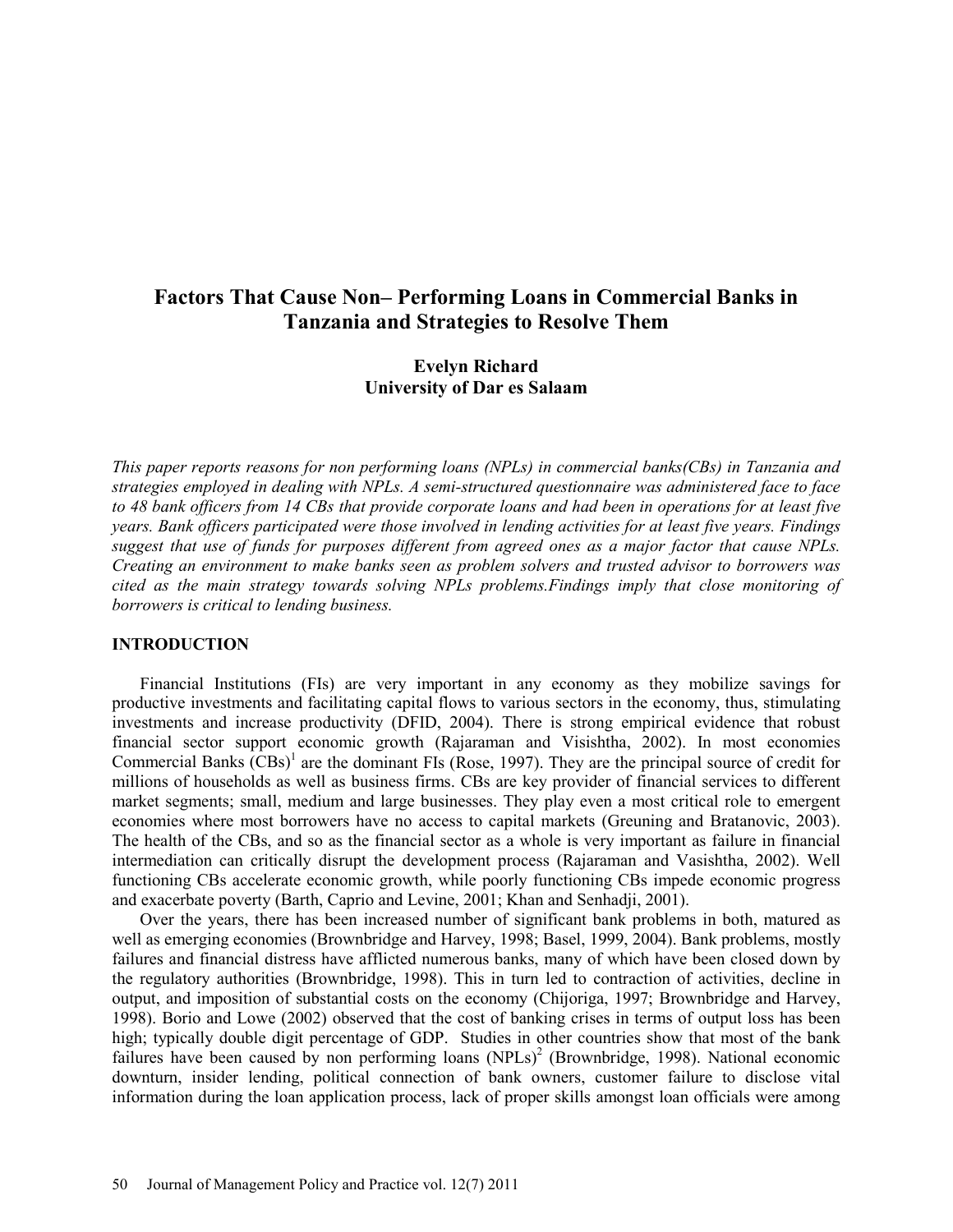major factors identified in other countries to cause non performing loans (Santomero, 1997; Brownbridge and Harvey, 1998; Basel, 1999; Waweru and Kalani, 2009). Despite lessons obtained from these studies, CBs do still suffer from NPLs. It is thus the essence of this study to establish factors behind NPLs in CBs in Tanzania and strategies at place for catering the same. The paper is organized as follows: the next section gives a review of literature on the subject. The third section presents a methodology. The fourth section presents finding while the last section provides discussion of results and conclusion.

#### **LITERATURE REVIEW**

The theory of asymmetric information tells us that it may be difficult to distinguish good from bad borrowers (Auronen, 2003), which may result into adverse selection and moral hazards problems. The theory explains that in the market, the party that possesses more information on specific item to be transacted (in this case the borrower) is in a position to negotiate optimal terms for the transaction than the other party (in this case, the lender) (Auronen, 2003). The party that knows less about the same specific item to be transacted is therefore in a position of making either right or wrong decision concerning the transaction (ibid). Adverse selection and moral hazards have led to substantial accumulation of nonperforming assets (NPLs) in banks (Bester, 1994; Bofondi and Gobbi, 2003). The very existence of banks however, is often interpreted in terms of its superior ability to overcome three basic problems of information asymmetry, namely, ex-ante, interim, and ex-post (Uyemura and Deventer, 1993), thus be able to reduce the NPLs.

Lending has been, and still is, the mainstay of banking business. This is more true to emerging economies like Tanzania where capital markets are not well developed (Richard, 2008). Firms in Tanzania on one hand are complaining about lack of credits and the stringent requirements set by banks, while banks on the other hand have suffered large losses on bad loans (Richard, 2008). The average loan loss in studied CBs as measured by a ratio of NPLs to total loans for the five years period from 1999 to 2004 is as shown below:

| Year      | 1999 | 2000 | 2001                   | 2002 | 2003                        | 2004 |
|-----------|------|------|------------------------|------|-----------------------------|------|
| Average   |      |      |                        |      |                             |      |
| Loan Loss | 30.8 | 30.6 | 20 <sup>1</sup><br>2,1 | 28.3 | $\sim$ $\sim$ $\sim$<br>26. | 24.9 |

### **TABLE 1 LOAN LOSS - RATIO OF NPLS TO TOTAL LOANS**

*Constructed from their respective financial reports*

There is a slightly decrease in the level of loan loss with time, however, the loss remain 25 percent and above. This situation caused CBs in Tanzania to be very risk averse and maintain a high liquidity level as indicated in table 2 despite the fact that they can lend up to a maximum of 80 percent of total deposits. This situation implies that CBs do not perform their key intended role and in turn they retard investments and economic growth.

### **TABLE 2 LENDING TO DEPOSIT RATIO**

| Year                              | 1999  | 2000  | 2001  | 2002  | 2003  | 2004  |
|-----------------------------------|-------|-------|-------|-------|-------|-------|
| Lending<br>to<br>Deposit<br>Ratio | 37.91 | 33.65 | 32.29 | 36.42 | 42.66 | 45.65 |

*Source: BOT Economic Bulletin for the Quarter Ended 30th September 2005*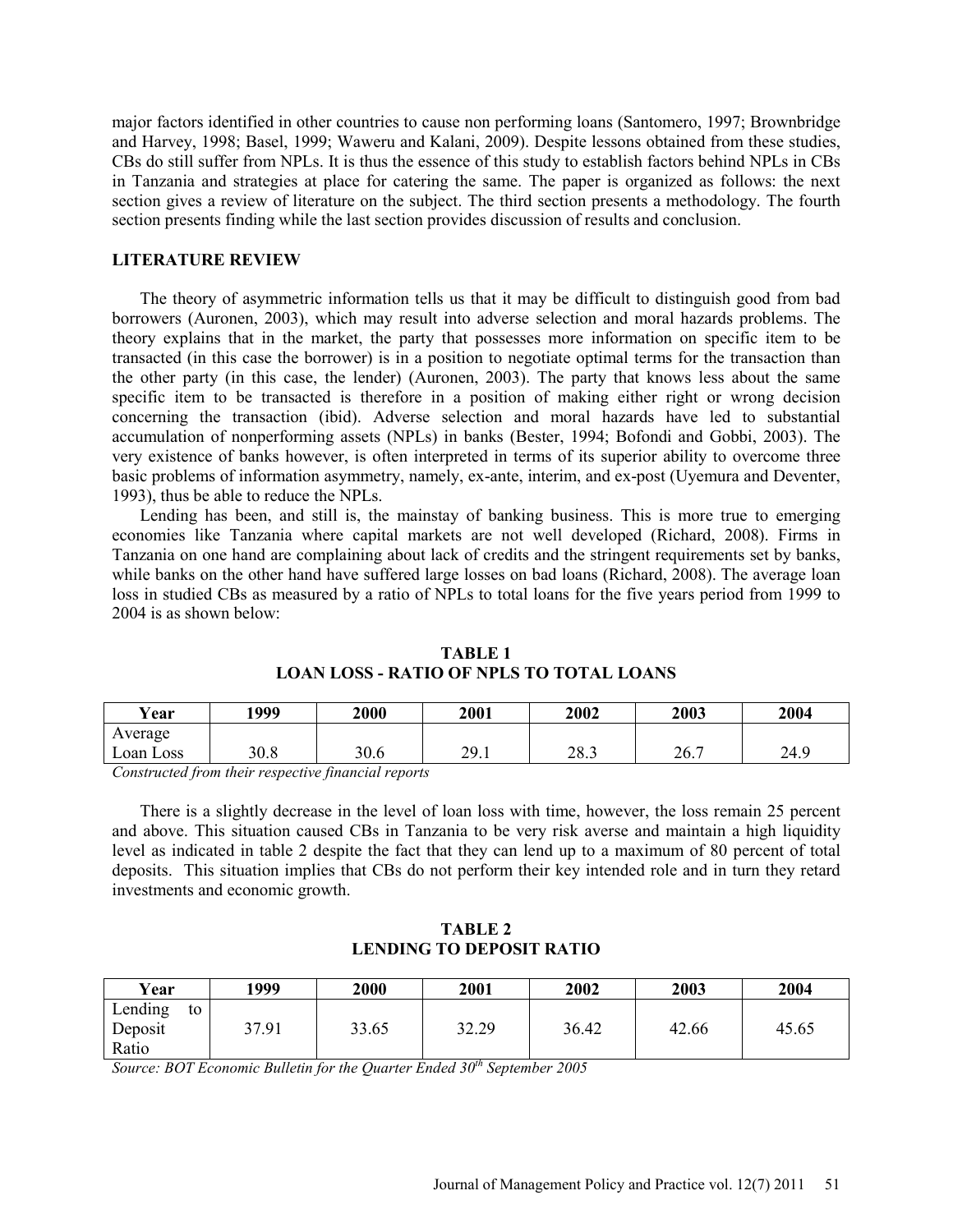The level of NPLs can be compared to that of other countries. The ratios between 2001 and 2002 were: 33 in Kenya, 24 in Zimbabwe, 16.81 in Philippines, 11 in Nigeria, 7.7 in Taiwan and 3 in South Africa (Waweru & Kalani, 2009). Apart from Kenya, the rest of the countries had lower NPLs level than Tanzania. Performance of CBs in terms of performing loans is very crucial not only for sustainability and growth of the CBs, but also in the stability of currency and the economy as a whole (Greuning and Bratanovic, 2003). This is because NPLs create a credit risk that on one hand can cause CBs be more risk averse hence reduce the capital flow to different sectors in the economy and on the other hand can cause liquidity risk and can make CBs insolvent which in turn can influence payment system thus, destabilize the economy in the long run.

Studies to established reasons behind non performing loans have been conducted in other countries. In Spain, Fernandez, Jorge and Saurina, (2000) pointed out that despite bank supervisors being aware that most banking crises were directly related to inadequate management of credit risk by respective institutions, it was difficult for supervisors from central banks to pursue bank managers to follow more prudent credit policies during economic upturn, that even conservative managers might find market pressure for higher profits very difficult to overcome. Nishimura, Kazuhito and Yukiko (2001) studied the situation in Japan and concluded that some of the loans made to companies during the bubble era became non- performing when the bubble burst. Gorter and Bloem (2002) argued that non-performing loans are mainly caused by an inevitable number of wrong economic decisions by individuals and plain bad luck (inclement weather, unexpected price changes for certain products, etc.). In Africa, Brownbridge, (1998) concluded that many of the bad debts in banks were attributable to moral hazards; the adverse incentives on bank owners to adopt imprudent lending strategies, in particular insider lending at high interest rates to borrowers in the most risky segments of the credit market. To the borrowers' side, they also tend to divert the funds to risky investments once they are granted the loans.

CBs have employed different strategies in attempt to reduce the level of loss caused by NPLs. In Japan among other strategies, they pursue a lending strategy backed by appropriate credit risk evaluations (Bank of Japan, 2003 quoted in Waweru & Kalani, 2009). In China, turning over the NPLs to asset management companies was proved very successfully (China Daily, 2002 quoted in Waweru & Kalani, 2009). In Kenya banks shift away from concentration on security based lending and put more emphases on the customer ability to meet the loan repayment. Reduction of interest rates however, was observed to be a successful action taken by bank management. Others were mostly associated with proper appraisal of borrowers in particular use of credit limit ratios, based on cash flows, use of forecasts and feasibility studies and use of standard lending procedure (Waweru & Kalani, 2009). The nature of CBs business expose them to risks one of them being associated with default from borrowers. Literature shows that their default may be caused by factors external or/and internal to the bank. Given the fact that external factors are uncontrollable by CBs, emphasis on tackling internal factors was expected.

#### **RESEARCH METHODOLOGY**

Semi structured questionnaires which were face to face administered to bank officials were used. This is part of the PhD study whose data was collected in 2004 in banks providing loans to corporates and that were in operation for at least five years. The sample was constructed at two levels; the first level of sampling was choice of sample banks and the second level of sampling was choice of respondents. In 2004 there were 26 CBs operating in the country. Of these, one was in the process of being privatized, two focused on SMEs and four were in operation for less than five years. The seven banks therefore were removed from the basket. Four of the remaining 19 banks declined to participate in the study. Of the 15 remaining banks 14 had their head office in Dar es Salaam and of these, 7 had only one branch (which was the head office). The rest except the two banks had an average of two branches which mostly were located in Dar es Salaam, Arusha and/or Mwanza. The location is mostly related with business opportunity. For practical consideration and cost constraints, banks in Dar es Salaam, Arusha and Mwanza were selected thus made a total of 14 banks participated in the study. Two main reasons for the selection of these regions; one is the high concentration of banks especially in Dar es Salaam, and two,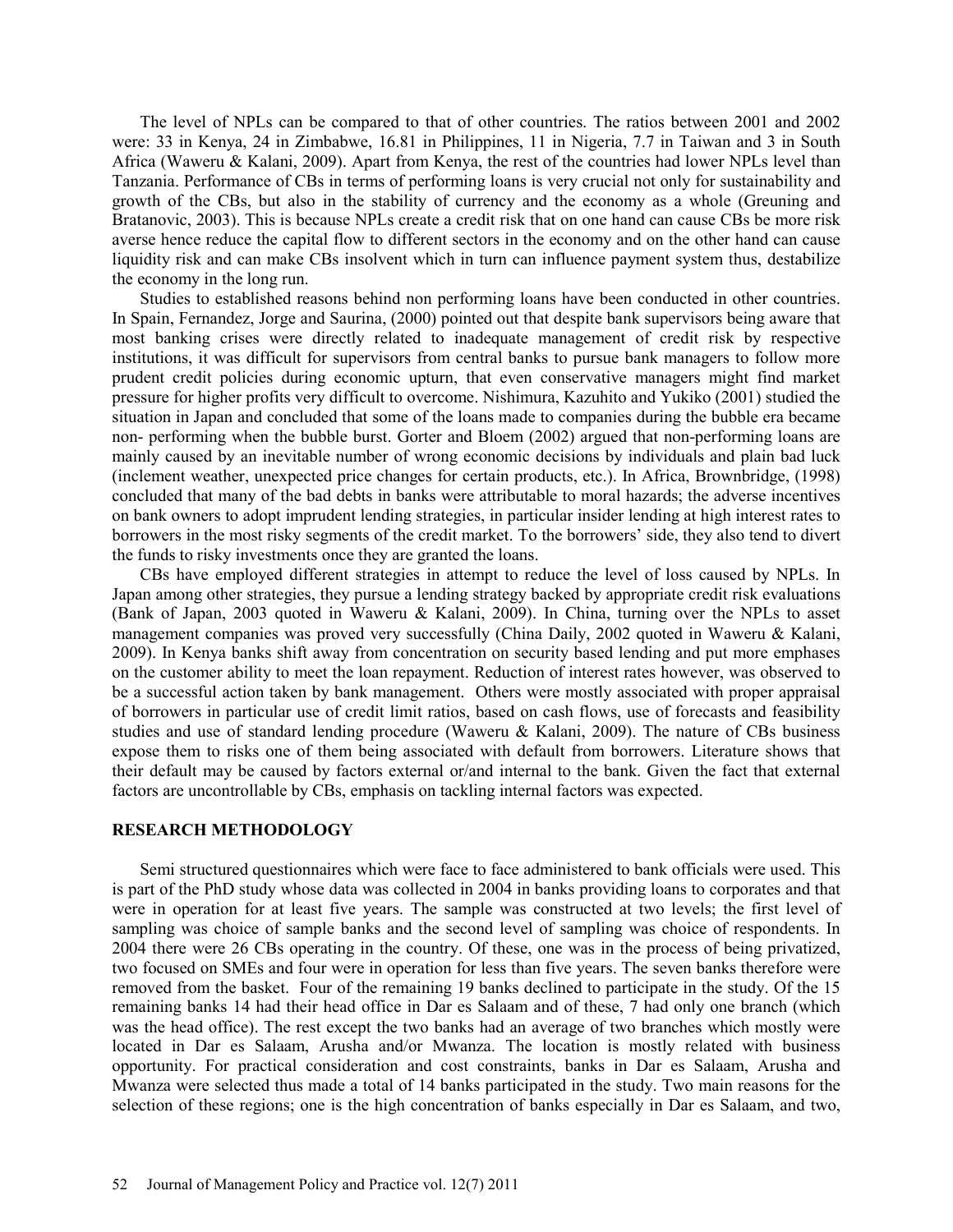the selected regions are considered to be amongst the leading commercial regions in the country, thus high business volume.

At the second level of sampling choice of respondents, a letter was sent to Credit Officers of selected banks with a list of targeted officers (using titles) intended to participate in the study and a note that they should be involved in corporate lending activities for at least five years was provided. 48 bank officials participated in the study. However, data from 41 respondents was used in this study as 7 respondents had working experience of less than five years. Frequencies, percentages and cross tabulations were used in analysis.

## **THE STUDY RESULTS**

#### **Respondent Profile**

Table 3 provides working position of the respondents

| <b>Current Role</b>                 | Frequency     | Percent |
|-------------------------------------|---------------|---------|
| Credit Analyst                      | 15            | 37      |
| <b>Relationship Manager</b>         |               | 24      |
| <b>Credit Processing Officer</b>    | 6             | 15      |
| Credit Approval Officer             | 3             |         |
| <b>Credit Documentation Officer</b> | 3             |         |
| <b>Branch Manager</b>               | $\mathcal{D}$ | 5       |
| Director of Credits                 | $\mathcal{D}$ | 5       |
| Total                               |               |         |

## **TABLE 3 WORKING POSITION OF RESPONDENTS**

Most respondents were credit analysts, relationship managers and credit processing officers. Their working experience is indicated in tables 4 and 5 respectively.

**TABLE 4 WORKING EXPERIENCE I BANKING INDUSTRY**

| <b>Number of Years</b> | <b>Frequency</b> | Percent |
|------------------------|------------------|---------|
| $5 - 10$ Years         |                  | Ίh      |
| More than 10 Years     |                  |         |
| Total                  |                  | 100     |

## **TABLE 5 WORKING EXPERIENCE IN LENDING ACTIVITIES**

| <b>Number of Years</b> | <b>Frequency</b> | Percent |
|------------------------|------------------|---------|
| $5 - 10$ Years         |                  |         |
| More than 10 Years     |                  |         |
| Total                  |                  | 100     |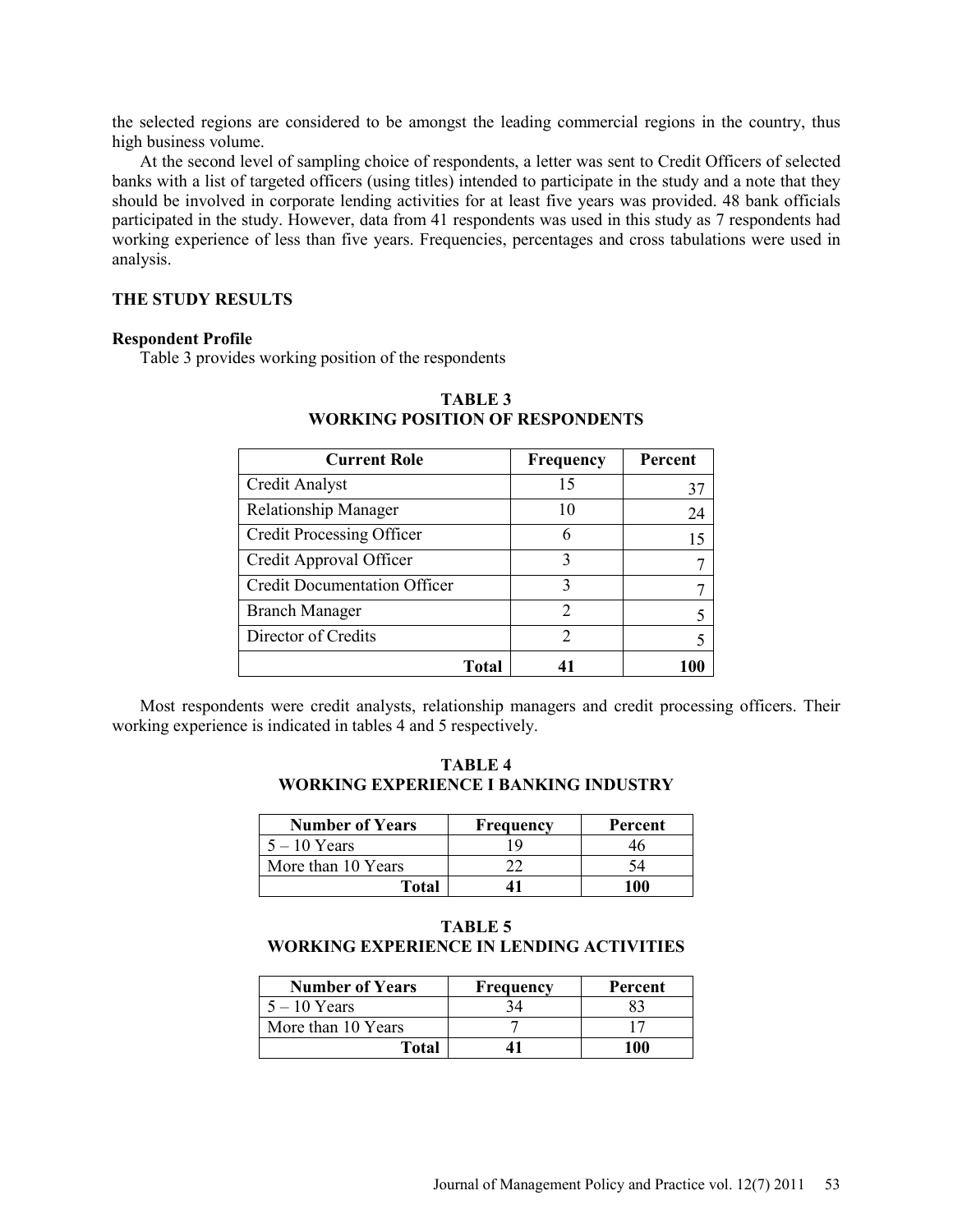All respondents had worked with the bank for more than five years; majority however, had more than ten years in the banking industry. All respondents were also involved with lending activities for five years and above with 17 percent been involved in the lending activities for more than ten years. This shows that all respondents had enough knowledge of the lending activities. This was evidenced in the kind of training attended by respondents since they started working with the banking industry. The results showed that all respondents were trained on important aspects of loan management i.e. from credit appraisal, monitoring and supervision as well as loan structure and documentation (100 percent). Only very few respondents obtained training on issues like relationship management, legal issues in banking industry, management skills and computer and change management and customer services (2 percent). Relationship management has a significant influence on monitoring of borrowers. Lack of this training to most of the respondents indicates weakness of the banks in managing its borrowers. When asked about value added from training attended, majority of respondents (78 percent) indicated that they gained knowledge on techniques used in analyzing borrowers' financial position. Few of them (7 percent) added that they also gained techniques to communicate with borrowers and make them feel free to discuss any issue with the bank while 12 percent mentioned that they gained techniques to deal with problem loans.

## **CAUSES OF NON-PERFORMING LOANS**

Table 6 summarizes major factors pointed out to have caused non-performing loans. The higher the percentage indicates the most ranked factor.

| Factor                                                                                                                                                                  | <b>Frequency</b> | Percent        |
|-------------------------------------------------------------------------------------------------------------------------------------------------------------------------|------------------|----------------|
| Diversification of funds/poor management of funds                                                                                                                       | 25               | 61             |
| Weak loan portfolio management by bank staff especially<br>weak credit analysis from the beginning                                                                      | 13               | 32             |
| Integrity of borrowers/lack of transparency by borrower                                                                                                                 | 11               | 27             |
| Change of country policies                                                                                                                                              | 8                | 20             |
| Court injunction instituted when bank intends to dispose<br>properties/low prices fetched when disposing mortgaged<br>assets/ Country law do not favor lending business | 8                | 20             |
| Business failure/inexperienced or lack of entrepreneurial<br>knowledge on borrowers side                                                                                | 6                | 15             |
| Natural calamities/change in economic conditions<br>like.<br>inflation etc                                                                                              | $\overline{2}$   | 5              |
| Death of key person                                                                                                                                                     | 1                | $\mathcal{D}$  |
| Unfaithfulness of bank staff (corruption)                                                                                                                               |                  | $\mathfrak{D}$ |
| Lack of reliable market information                                                                                                                                     |                  | $\mathfrak{D}$ |
| Other                                                                                                                                                                   |                  |                |
| Most businesses actually they do have a single owner                                                                                                                    |                  | $\mathfrak{D}$ |

**TABLE 6 FACTORS THAT CAUSE NON-PERFORMING LOANS**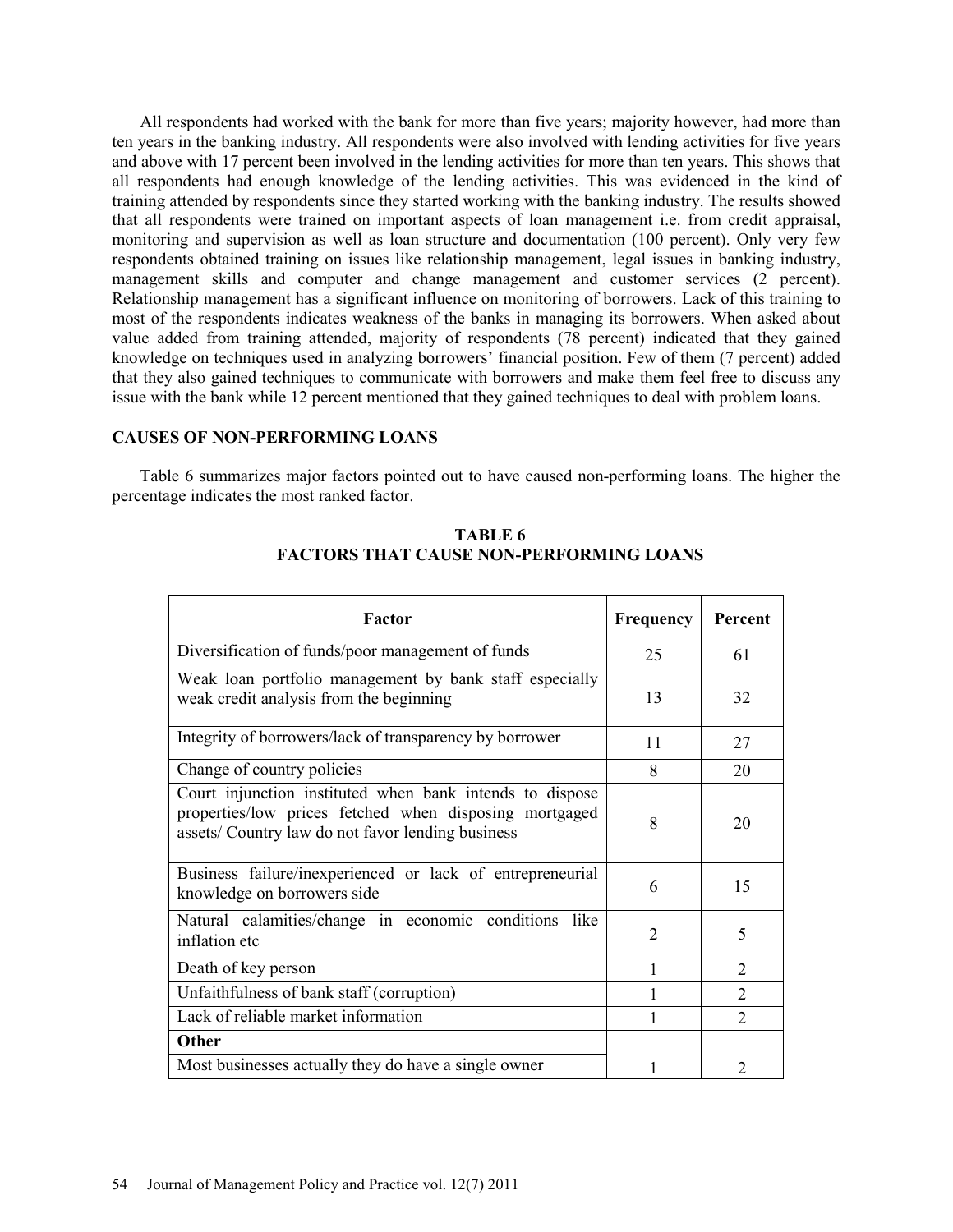The most ranked factor contributed to non-performing loans was allocation of funds by borrowers to businesses other than agreed one (61 percent). The second significant factor was weak loan portfolio management especially weak credit analysis at the application stage (32 percent) followed by lack of integrity of borrowers (27 percent). Change in country policies, court injunction instituted when bank intends to dispose properties, low prices fetched when disposing mortgaged assets and business failure were ranked as modarately. It may be concluded therefore that, factors internal to CBs were major causes of NPLs. This is contrary to what the researcher speculated earlier that CBs learned from other countries' experiences.

## **STRATEGIES USED TO OVERCOME THE PROBLEM OF NON-PERFORMING LOANS**

Respondents were asked as to what they did to tackle the problem of non-performing loans given that they knew what caused them. Table 7 below provides their responses.

| <b>Strategy</b>                                                            | Frequency | Percent |
|----------------------------------------------------------------------------|-----------|---------|
| Frequent contact with borrowers; Creating environment to make the bank     |           |         |
| seen as a problem solver and trusted advisor                               | 21        | 51      |
| Frequent contact with borrowers; Creating environment to make the bank     |           |         |
| seen as a problem solver and trusted advisor; Attend some of their         | 11        | 27      |
| (borrowers) business meetings                                              |           |         |
| Creating environment to make the bank seen as a problem solver and trusted |           |         |
| advisor                                                                    | 6         | 15      |
| Frequent contact with borrowers; Attend some of their (borrowers) business |           |         |
| meetings                                                                   | 2         | 5       |
| Creating environment to make the bank seen as a problem solver and trusted |           |         |
| advisor; Attend some of their (borrowers) business meetings                |           | 2       |
| <b>Total</b>                                                               | 41        | 100     |
| <b>Others</b>                                                              |           |         |
| Perform offsite supervision through management accounts.                   | 14        | 34      |
| Conduct dinner party and other social events.                              |           |         |
| Frequent follow up on key business issues.                                 | 5         | 12      |
| Through caring the customers and make sure we deliver good service and     |           | 17      |
| give reasonable charges.                                                   | 8         | 20      |

## **TABLE 7 STRATEGIES APPLIED IN REDUCING NON-PERFORMING LOANS**

All respondents mentioned a strategy of creating an environment to make the bank seen as a problem solver and trusted advisor to borrowers. 83 percent mentioned further that they make sure they contact their borrowers frequently and 34 percent added that they attend some of their borrowers' business meetings. Also performing offsite supervision through management accounts (34 percent) was implemented in the effort of reducing NPLs. Groups that indicate attending some of borrowers' business meeting are the relationship managers (24 percent), credit processing officers 15 percent) and credit approval officers (7 percent). In banking business, relationship managers are the ones responsible for monitoring borrowers. These results suggest their innovative ways of monitoring borrowers.

### **DISCUSSION AND CONCLUSION**

Findings suggest that factors controllable by CBs to be the major contributor to non-performing loans specifically, the diversification of funds and weak credit analysis. This is inconsistent with what was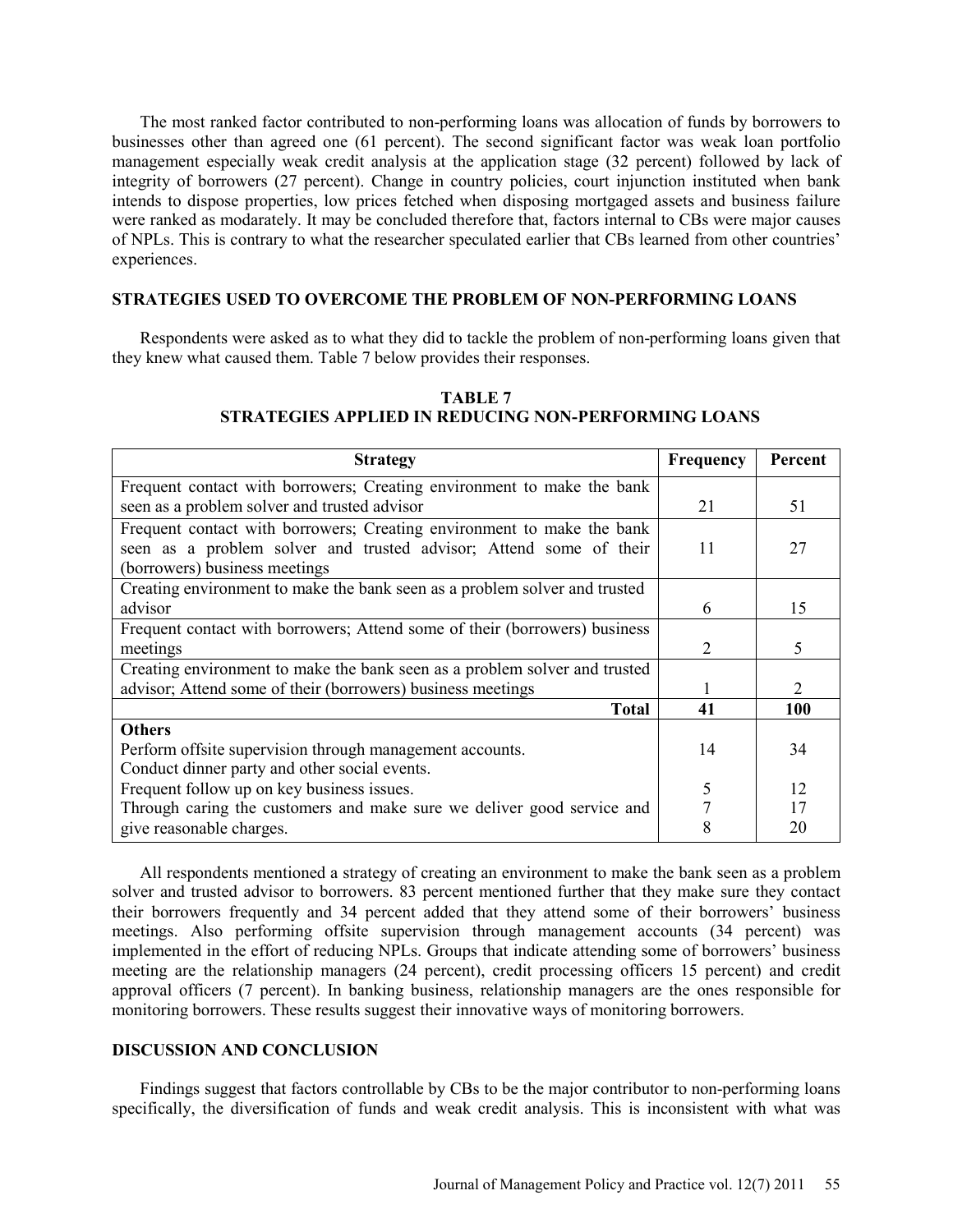established in Kenya (Waweru & Kalani, 2009) who found unfavourable economic environment specifically the national economic downturn leading to the depression of business to be perceived as the most important factor that caused NPLs. The results however, are consistent with moral hazards concept explained in asymmetric information theory. Debt contracts require borrowers to pay a fixed amount to the lender and let them keep any profits above this fixed amount. This situation provides an incentive to borrowers to take on investment projects that are riskier than the lender would like due to 'high risk high return' principal (Bester, 1994; Cornett and Saunders, 1999; Mishkin, 2001). The situation becomes worse if the borrower is not honest and decides to hide the actual performance of the investment in order to avoid paying his/her obligations to the lender. This was also evidenced in this study where results show that some borrowers lack integrity and are not transparent.

Weak credit analysis might have also been caused by unfaithful staff (though this was found out to be a minor contributing factor). Fernandez et al., (2000) and Waweru & Kalani (2009) found that most banking crises have directly led to the inadequate management of credit risk by institutions and lack of skills amongst loan officers respectively. Our findings are slightly consistent with the above two studies although the data indicated that all respondent were trained of how to appraise, monitor and supervise borrowers. Allan and Olomi (2003) however, concluded that banks have capacity constraints in credit and risk management. These findings therefore suggest that maybe the trainings obtained were not satisfactory or probably the number of staff do not tally with the number of borrower to monitor and supervise. Factors uncontrollable by CBs were court injunction instituted when bank intends to dispose properties, low prices fetched when disposing mortgaged assets and change in policies. An example here was the issue of exportation of hard wood logs business which was stopped when several banks had issued loans in respect to that business. Others were natural calamities, change in economic conditions like inflation etc, and death of key person (borrower's side) as well as lack of reliable borrowers information. The World Bank (2002) during their study on establishing business environment in Tanzania used a credit information index<sup>3</sup> while establishing the situation of getting credit information. Tanzania scored zero compared with the regional average of 2.1. By the time the WB study was conducted, the Tanzania Credit Information Bureau (TCIB)<sup>4</sup> was not launched yet. The results from the study however, inform us that on average, in Tanzania getting credit information even from other sources is problematic.

Establishing a good relationship with borrowers was found to be the most favourable strategy employed by banks in the effort of reducing non-performing loans. This was done through assisting borrowers by advising them on how to solve their problems, attend some of borrowers' business meetings, deliver good services and provide reasonable charges and also go further and organize dinner party and other social events where banks invite their borrowers. These findings suggest that innovation on new ways of dealing with borrowers is necessary for banks to be able to recover their money. CBs in Tanzania need to strengthen their loan management process especially in monitoring their borrowers and probably come up with new ways of monitoring them. As to whether these strategies worked our positively is another issue to be studied further though results in this study suggest so. Also, further research may be conducted to include corporate borrowers in the sample thus enriches further the body of knowledge.

#### **NUMBERED NOTES**

- 1 The term Commercial Bank in Tanzania refers to all banks that operate cheque accounts (BOT Act, 2006).
- 2 Non performing loan is defined as loans whose principal or interest remains unpaid 90 days or more after due date (BFIA, 2006).
- 3 The index measures the scope, access and quality of credit information available through public and/or private bureau. The index ranges from  $0 - 6$ , with higher values indicating the availability of information.
- 4 TCIB was launched in 2003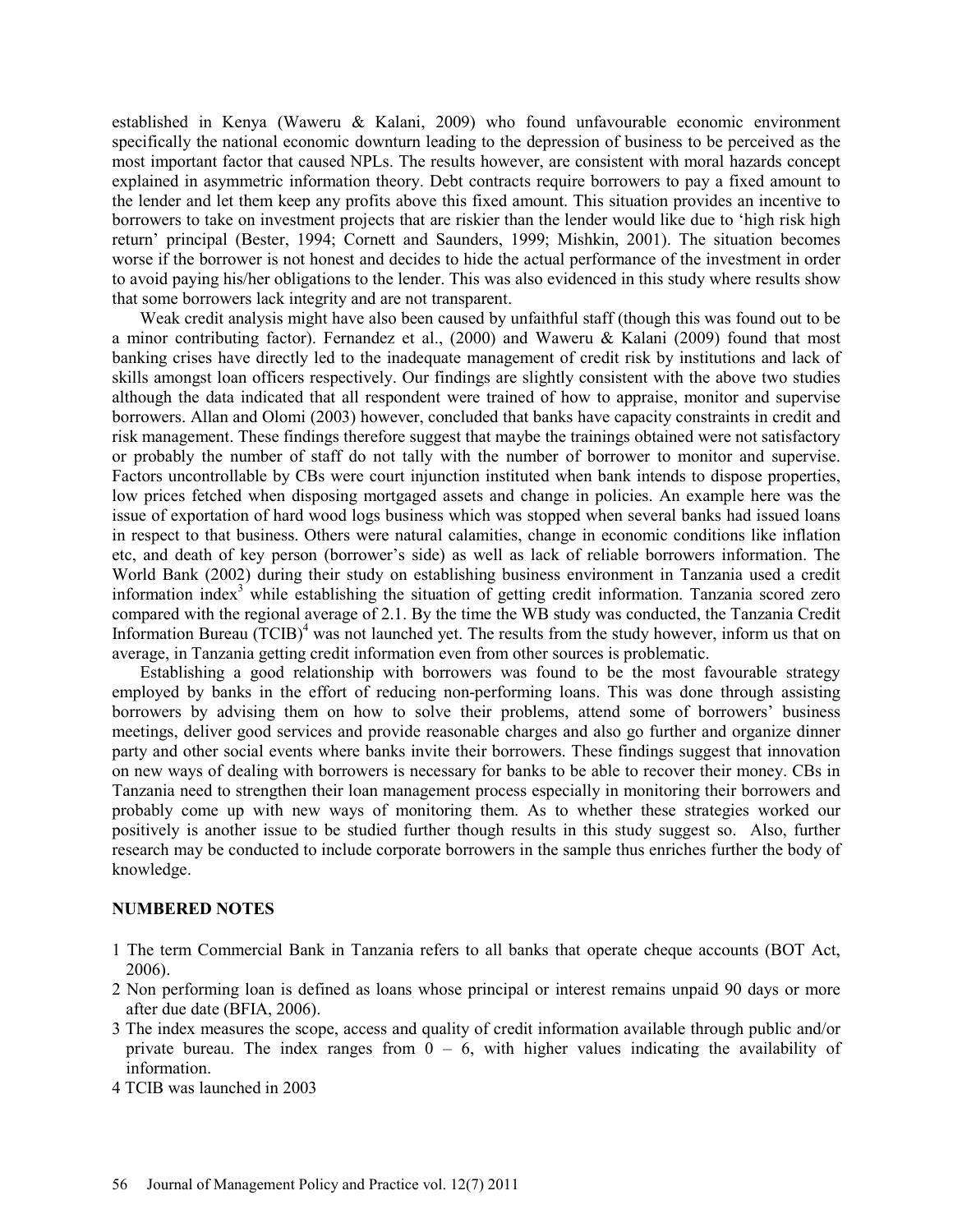## **REFERENCES**

Allan, I and Olomi, D. R (2003). Why MSMEs Have Limited Access to Bank Loans. *University of Dar es Salaam Entrepreneurship Centre*.

Auronen, L (2003). Asymmetric Information: Theory and Applications. Paper presented in the Seminar of Strategy and International Business as Helsinki University of Technology, May 21<sup>st</sup> 2003.

Banking and Financial Institutions Act (2006).

Barth, J.R; Caprio, G Jr and Levine, R (2004). "Bank Regulation and Supervision: What Works Best?". *Journal of Financial Intermediation*. 13, 205-248.

Basel (1999). Principles for the Management of Credit Risk. *Consultative paper issued by the Basel Committee on Banking Supervision*, July 1999.

Basel (2004) "Bank Failures in Mature Economies." Working Paper No. 13.

Bester, H (1994). The Role of Collateral in a Model of Debt Renegotiation. *Journal of Money, Credit and Banking* 26 (1), 72-86.

Bofondi, M and Gobbi, G (2003). Bad Loans and Entry in Local Credit Markets. Bank of Italy Research Department, Rome.

Borio, C and Lowe, P (2002). Assessing the Risk of Banking Crisis. *BIS Quarterly Review*, 43 – 54

BrownBridge, M (1998). The Cause of Financial Distress in Local Banks in Africa and Implications for Prudential Policy. UNCTAD/ OSG/DP/132.

BrownBridge, M and Harvey, C (1998). Banking in Africa. James Currey Ltd, USA.

Chijoriga M.M (1997). *Application of Credit Scoring and Financial Distress Prediction Models to Commercial Banks Lending: The Case of Tanzania*. Ph.D. Dissertation, Wirts Chaftsnnversitat Wien (WU), Vienna.

Cornett, M.M and Saunders, A (1999). *Fundamentals of Financial Institutions Management*. Irwin McGraw-Hill.

Fernandez de L., Jorge, M. and Saurina, J (2000). Credit Growth, Problem Loans and Credit Risk Provisioning in Spain. http.//www.bde.es/informes/be/docs/dt0018.pdf (7/10).

Gorter, N and Bloem, M (2002). The macroeconomic Statistics Treatment of NPLs, Publication of the Organization for economic Corporation & Development. http.//www.dbj.go.jp/English/IC/active/hot/adfiap/pdf/nagarajan.pdf

Greuning, H and Bratanovic, S.B (2003). Analyzing and Managing Banking Risk: A Framework for Assessing Corporate Governance and Financial Risk. 2nd edition, The World Bank, Washington DC.

Nishimura, K., Kazuhito, I. And Yukiko, O (2001). The Disposal of Non-Performing Loans and Its Potential Influence. http://www5.cao.go.jp/keizai3/2001/0628furyousaiken-e.pdf